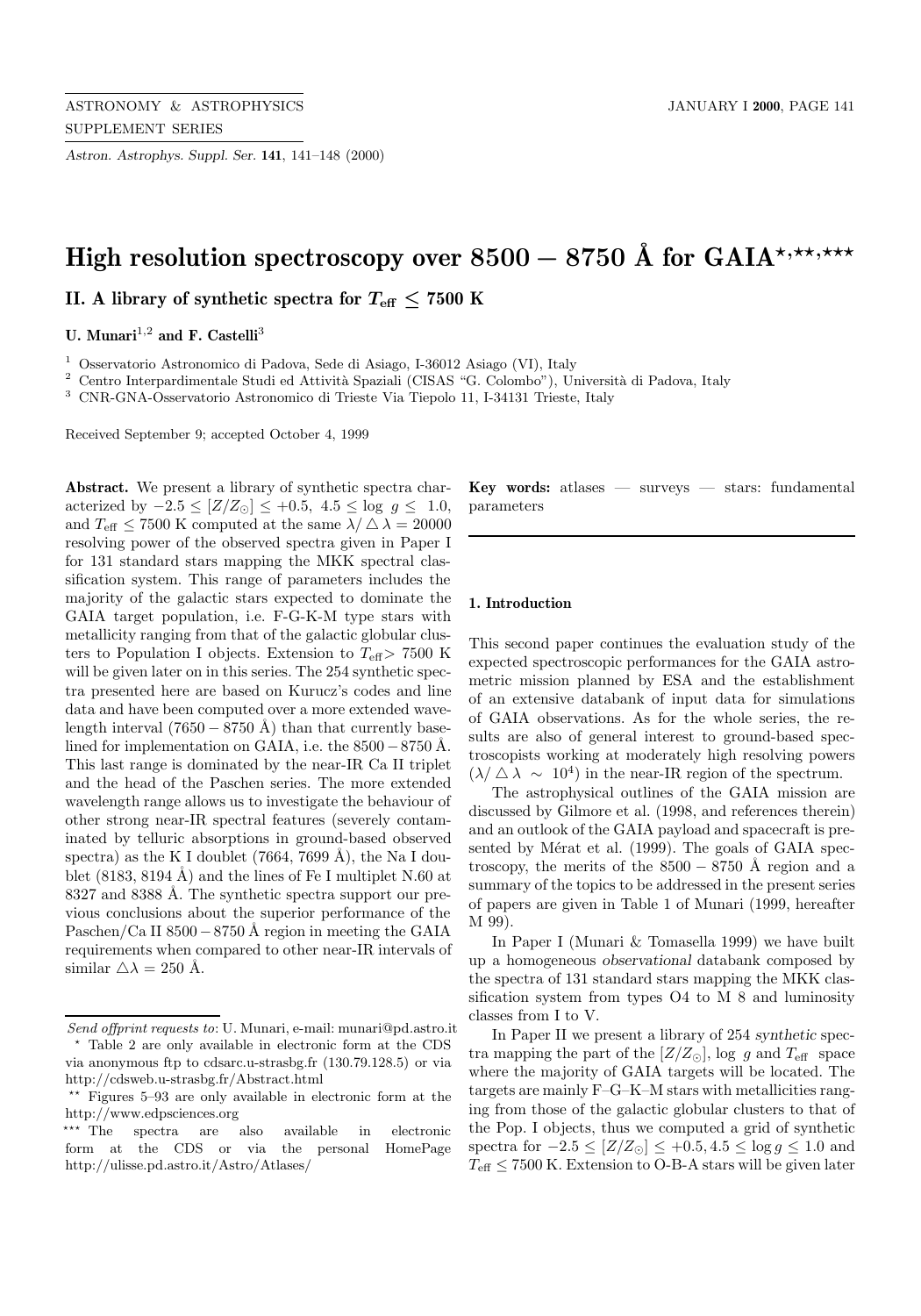on in this series by Castelli & Munari (1999, in preparation). The synthetic spectra match in resolving power the observed ones  $(\lambda / \Delta \lambda = 20000)$ , thus forming an ideal companion set to the data discussed in Paper I.

M 99 outlined the superior merits for implementation on GAIA of the  $8500 - 8750$  Å region compared to other near-IR wavelength intervals of similar  $\Delta \lambda = 250$  Å extension (in the current GAIA baseline configuration the range available for spectroscopy amount to  $\Delta\lambda \sim 250$ . The near-IR triplet of Ca II and the head of the hydrogen Paschen series lie here. Strong He I and N I lines are found here in early type spectra while in cooler stars lines of Fe I, Si I, Mg I and Ti I are abundant over the  $8500 - 8750$  Å.

The argument raised by M 99 in support of the  $8500 - 8750$  Å interval originated both from data from the literature as well as from an extensive and high resolution mapping of the MKK classification scheme from the near-UV to near-IR wavelength domains (Tomasella & Munari, in preparation). However, telluric absorptions dominate over most of the near-IR (cf. Fig. 3 of Paper I), where GAIA is currently baselined to perform the spectroscopic observations. Therefore, a firmer assessment of the capabilities of GAIA spectroscopy from space must be supported by synthetic spectra which can map a finer and more complete grid of parameters than possible with *observed* spectra, without the dramatic contamination by the blocking telluric absorptions.

To this aim the computation of the synthetic spectra was not limited to the 250 Å interval currently baselined for implementation on GAIA  $(8500-8750 \text{ Å})$ , but instead expanded to cover the whole  $7650 - 8750$  Å range, thus including the the K I doublet at  $7664$ ,  $7699$  Å, the Na I doublet at 8183, 8194 Å and the lines of Fe I multiplet  $60$ at 8327 and 8388 Å. Such K I, Fe I and Na I lines are identified by filled circles in Fig. 1, together with the Ca II triplet at  $8498, 8542$  and  $8662$  Å.

We will comment in the last section of this paper how the synthetic spectra presented here support the M 99 conclusions about the superior performance of the 8500 − 8750 Å interval compared to equivalent  $\Delta \lambda = 250$  Å centered on the K I, the Fe I or the Na I doublets.

#### **2. The grid of synthetic spectra**

The grid of 254 computed spectra is listed in Table 1. The range in temperature extends from 3 500 to 7 500 K, with a 250 K step. The models have been computed for metallicities  $[Z/Z_{\odot}] = -2.5, -1.5, -0.5, 0.0$  and  $+0.5$ . For each  $T_{\text{eff}}$ ,  $[Z/Z_{\odot}]$  pair, three spectra at different surface gravities are given which roughly correspond to luminosity classes V, III, and I in the MKK classification system. The surface gravities are  $log\ g = 4.5, 2.0$  and 1.0 for 3500  $\leq T_{\text{eff}}$  (K) $\leq 5$  000, and log  $g = 4.5, 3.0$  and 2.0 for the hotter models. Only the spectrum corresponding to  $T_{\text{eff}} =$ 3 500 K,  $[Z/Z_{\odot}] = -2.5$  and log  $g = 4.5$  is missing in this

scheme (cf. Table 1 and Fig. 5), because we have not been able to obtain the constancy of flux with depth during the computation of this model. There are also a few models which have, in the upper layers, a percentage error that it too large in the flux derivative  $dH/d\tau_{\rm Ross}$ , indicating the failure of the condition of the constancy of the flux with depth. These models are marked with a slanted entry in Table 1. In some cases, the problem is due to the overcoming of the temperature limit  $T = 2089$  K of the opacity distribution function tables (ODFs) by the temperatures of the uppermost layers of the model. The corresponding synthetic spectra may be of lower quality.

As an example of the spectra which are electronically retrievable, the spectrum for the full  $7650 - 8750$  Å interval and  $T_{\text{eff}} = 5500 \text{ K}, |Z/Z_{\odot}| = -0.5, \log g = 3.0$ parameters is presented in Fig. 1. Remaining Figs. 2–93 will focus on the GAIA  $8500 - 8750$  Å interval only. The effects caused by changing the temperature, the metallicity and the gravity are illustrated in Figs. 2, 3 and 4 respectively.

#### 2.1. The computed spectra

The synthetic spectra are based on the grids of model atmospheres computed by Castelli (1999) with an updated version of the ATLAS9 code (Kurucz 1993a). These models differ from Kurucz's models only for the convection. They are available at Kurucz's website (*http://cfaku5.harvard.edu*).

Our synthetic spectra follow the  $\Delta T_{\text{eff}} = 250$  K step of the grid of available model atmospheres, but only a sub-set of the available surface gravities have been explored. Furthermore, only the microturbulent velocity  $\xi = 2$  km s<sup>-1</sup> was considered.

Synthetic spectra were computed with the SYNTHE code of Kurucz (1993b) at a 500 000 resolving power. They were then degraded to the  $\lambda/\Delta\lambda = 20000$  resolving power of the spectra in Paper I by adopting a Gaussian instrumental profile. No rotational velocity and macroturbulent velocity were assumed in our simulations.

In computing the spectra we adopted the solar abundances given by Pagel (1997), while the model atmospheres (which are based on Kurucz' ODFs), use the Anders & Grevesse (1989) solar abundances. Elements for which the abundances in model atmospheres and synthetic spectra differ are  $N$  (–0.08) O (–0.06), F (–0.04), S  $(+0.09)$ , Ar  $(-0.06)$ , K  $(-0.12)$ , Sc  $(+0.08)$ , Ti  $(+0.04)$ , Fe  $(-0.15)$ , Sr  $(+0.07)$ , Zr  $(+0.10)$ , La  $(-0.05)$ , Ce  $(+0.03)$ . The numbers in parenthesis are the logarithmic differences between the abundances from Anders & Grevesse and Pagel.

Kurucz (1995a) has been the source for the atomic lines, Kurucz (1993b) for the molecular lines of  $C_2$ , CN, CO and hydrides (CH, NH, OH, MgH, SiH), and Kurucz (1999) for TiO data. More details about atomic and molecular lines can be found in Kurucz (1995b) and in the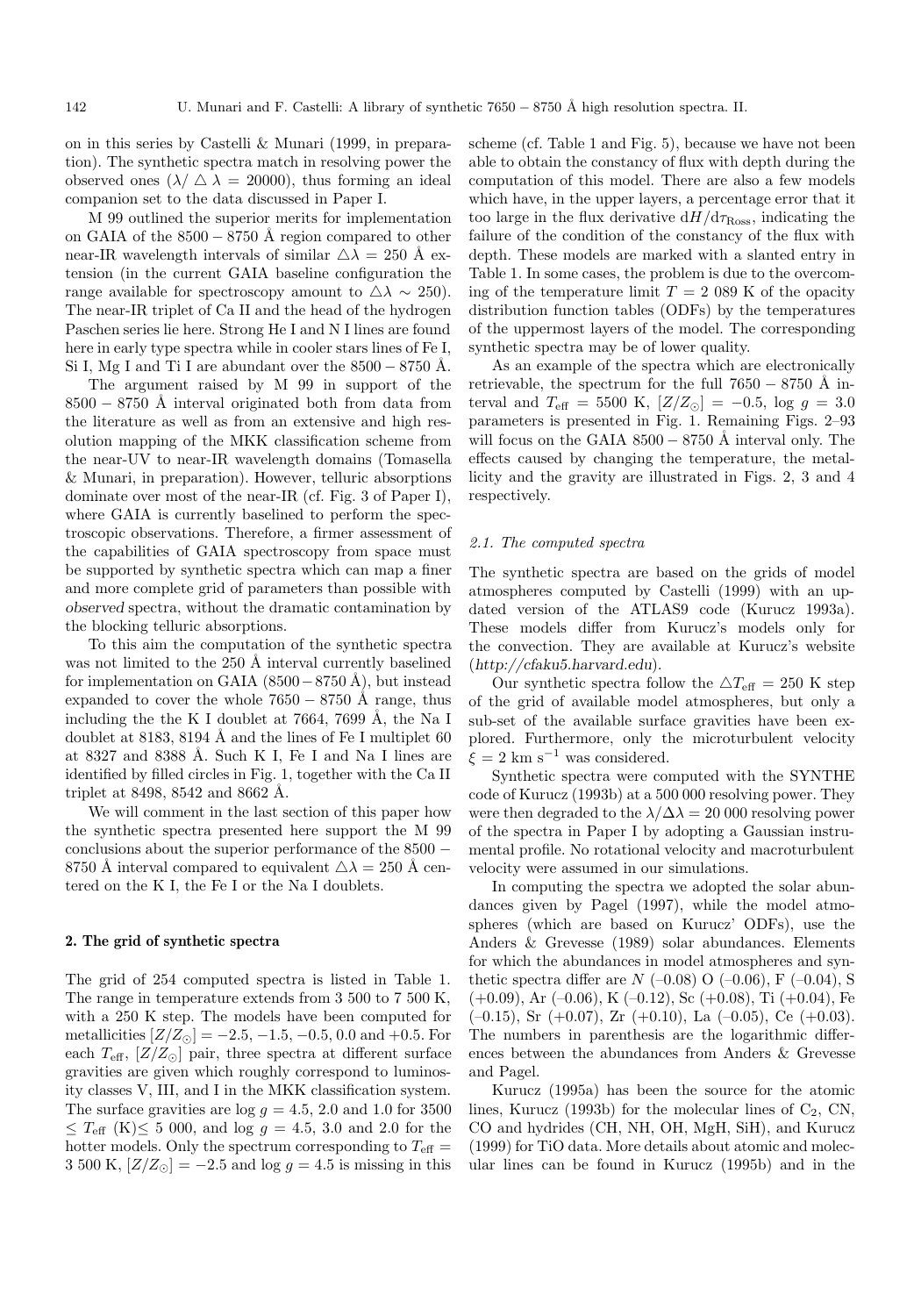**Table 1.** The Metallicity-Temperature-Gravity grid mapped by our synthetic spectra. The numbers-in-the-boxes give the corresponding electronic figure where the given triplet of spectra is plotted. The entries in *slanted* characters are the six spectra mentioned in Sect. 2, i.e. those with a too large percentage error in the flux derivative  $dH/d\tau_{\rm Ross}$ 

 $\overline{\phantom{a}}$ 

| $[Z/Z_{\odot}]$ T $\log g$          | $[Z/Z_{\odot}]$ T $\log g$                                | $[Z/Z_{\odot}]$ T $\log g$                             | $[Z/Z_{\odot}]$ T $\log g$                      | $[Z/Z_{\odot}]$ T $\log g$                                |
|-------------------------------------|-----------------------------------------------------------|--------------------------------------------------------|-------------------------------------------------|-----------------------------------------------------------|
| $-2.5$ 3500 1.0<br>$05 - 2.5350020$ | $-1.5$ 3500 1.0<br>$06 - 1.5$ 3500 2.0<br>$-1.5$ 3500 4.5 | $-0.5$ 3500 1.0<br>07 -0.5 3500 2.0<br>$-0.5$ 3500 4.5 | 0.0 3500 1.0<br>08 0.0 3500 2.0<br>0.0 3500 4.5 | $+0.5$ 3500 1.0<br>$09 + 0.5$ 3500 2.0<br>$+0.5$ 3500 4.5 |
| $-2.5$ 3750 1.0                     | $-1.5$ 3750 1.0                                           | $-0.5$ 3750 1.0                                        | 0.0 3750 1.0                                    | $+0.5$ 3750 1.0                                           |
| $10 - 2.5$ 3750 2.0                 | 11 -1.5 3750 2.0                                          | 12 -0.5 3750 2.0                                       | 13 0.0 3750 2.0                                 | 14 +0.5 3750 2.0                                          |
| $-2.5$ 3750 4.5                     | $-1.5$ 3750 4.5                                           | $-0.5$ 3750 4.5                                        | 0.0 3750 4.5                                    | $+0.5$ 3750 4.5                                           |
| $-2.5$ 4000 1.0                     | $-1.5$ 4000 1.0                                           | $-0.5$ 4000 1.0                                        | 0.040001.0                                      | $+0.5$ 4000 1.0                                           |
| $15 - 2.5$ 4000 2.0                 | $16 - 1.5$ 4000 2.0                                       | $17 - 0.5$ 4000 2.0                                    | 18 0.0 4000 2.0                                 | $19 + 0.5$ 4000 2.0                                       |
| $-2.5$ 4000 4.5                     | $-1.5$ 4000 4.5                                           | $-0.5$ 4000 4.5                                        | 0.0 4000 4.5                                    | $+0.5$ 4000 4.5                                           |
| $-2.5$ 4250 1.0                     | $-1.5$ 4250 1.0                                           | $-0.5$ 4250 1.0                                        | 0.042501.0                                      | $+0.5$ 4250 1.0                                           |
| 20 -2.5 4250 2.0                    | 21 -1.5 4250 2.0                                          | 22 -0.5 4250 2.0                                       | 23 0.0 4250 2.0                                 | $24 + 0.5$ 4250 2.0                                       |
| $-2.5$ 4250 4.5                     | $-1.5$ 4250 4.5                                           | $-0.5$ 4250 4.5                                        | 0.0 4250 4.5                                    | $+0.5$ 4250 4.5                                           |
| $-2.5$ 4500 1.0                     | $-1.5$ 4500 1.0                                           | $-0.5$ 4500 1.0                                        | 0.045001.0                                      | $+0.5$ 4500 1.0                                           |
| 25 -2.5 4500 2.0                    | $26 - 1.5$ 4500 2.0                                       | 27 -0.5 4500 2.0                                       | 28 0.0 4500 2.0                                 | $29 + 0.5$ 4500 2.0                                       |
| $-2.5$ 4500 4.5                     | $-1.5$ 4500 4.5                                           | $-0.5$ 4500 4.5                                        | 0.0 4500 4.5                                    | $+0.5$ 4500 4.5                                           |
| $-2.5$ 4750 1.0                     | $-1.5$ 4750 1.0                                           | $-0.5$ 4750 1.0                                        | 0.0 4750 1.0                                    | $+0.5$ 4750 1.0                                           |
| 30 -2.5 4750 2.0                    | 31 -1.5 4750 2.0                                          | 32 -0.5 4750 2.0                                       | 33 0.0 4750 2.0                                 | 34 +0.5 4750 2.0                                          |
| $-2.5$ 4750 4.5                     | $-1.5$ 4750 4.5                                           | $-0.5$ 4750 4.5                                        | 0.0 4750 4.5                                    | $+0.5$ 4750 4.5                                           |
| $-2.5$ 5000 1.0                     | $-1.5$ 5000 1.0                                           | $-0.5$ 5000 1.0                                        | 0.050001.0                                      | $+0.5$ 5000 1.0                                           |
| 35 -2.5 5000 2.0                    | 36 -1.5 5000 2.0                                          | 37 -0.5 5000 2.0                                       | 38 0.0 5000 2.0                                 | 39 +0.5 5000 2.0                                          |
| $-2.5$ 5000 4.5                     | $-1.5$ 5000 4.5                                           | $-0.5$ 5000 4.5                                        | 0.0 5000 4.5                                    | $+0.5$ 5000 4.5                                           |
| $-2.5$ 5250 2.0                     | $-1.5$ 5250 2.0                                           | $-0.5$ 5250 2.0                                        | 0.0 5250 2.0                                    | $+0.5$ 5250 2.0                                           |
| 40 $-2.5$ 5250 3.0                  | 41 -1.5 5250 3.0                                          | 42 -0.5 5250 3.0                                       | 43 0.0 5250 3.0                                 | 44 +0.5 5250 3.0                                          |
| $-2.5$ 5250 4.5                     | $-1.5$ 5250 4.5                                           | $-0.5$ 5250 4.5                                        | 0.0 5250 4.5                                    | $+0.5$ 5250 4.5                                           |
| $-2.5$ 5500 2.0                     | $-1.5$ 5500 2.0                                           | $-0.5$ 5500 2.0                                        | 0.0 5500 2.0                                    | $+0.5$ 5500 2.0                                           |
| 45 -2.5 5500 3.0                    | $46 - 1.555003.0$                                         | 47 -0.5 5500 3.0                                       | 48 0.0 5500 3.0                                 | 49 +0.5 5500 3.0                                          |
| $-2.5$ 5500 4.5                     | $-1.5$ 5500 4.5                                           | $-0.5$ 5500 4.5                                        | 0.0 5500 4.5                                    | $+0.5$ 5500 4.5                                           |
| $-2.5$ 5750 2.0                     | $-1.5$ 5750 2.0                                           | $-0.5$ 5750 2.0                                        | 0.0 5750 2.0                                    | $+0.5$ 5750 2.0                                           |
| $50 - 2.5557503.0$                  | $51 - 1.5$ 5750 3.0                                       | 52 -0.5 5750 3.0                                       | 53 0.0 5750 3.0                                 | 54 +0.5 5750 3.0                                          |
| $-2.5$ 5750 4.5                     | $-1.5$ 5750 4.5                                           | $-0.5$ 5750 4.5                                        | 0.0 5750 4.5                                    | $+0.5$ 5750 4.5                                           |
| $-2.5$ 6000 2.0                     | $-1.5$ 6000 2.0                                           | $-0.5$ 6000 2.0                                        | 0.060002.0                                      | $+0.5$ 6000 2.0                                           |
| $55 - 2.560003.0$                   | $56 - 1.5$ 6000 3.0                                       | 57 $-0.5$ 6000 3.0                                     | 58 0.0 6000 3.0                                 | $59 + 0.5$ 6000 3.0                                       |
| $-2.5$ 6000 4.5                     | $-1.5$ 6000 4.5                                           | $-0.5$ 6000 4.5                                        | 0.060004.5                                      | $+0.5$ 6000 4.5                                           |
| $-2.5$ 6250 2.0                     | $-1.5$ 6250 2.0                                           | $-0.5$ 6250 2.0                                        | 0.062502.0                                      | $+0.5$ 6250 2.0                                           |
| $60 - 2.562503.0$                   | $61 - 1.5$ 6250 3.0                                       | $62 - 0.5$ 6250 3.0                                    | 63 0.0 6250 3.0                                 | $64 + 0.5$ 6250 3.0                                       |
| $-2.5$ 6250 4.5                     | $-1.5$ 6250 4.5                                           | $-0.5$ 6250 4.5                                        | 0.0 6250 4.5                                    | $+0.5$ 6250 4.5                                           |
| $-2.5$ 6500 2.0                     | $-1.5$ 6500 2.0                                           | $-0.5$ 6500 2.0                                        | 0.065002.0                                      | $+0.5$ 6500 2.0                                           |
| 65 -2.5 6500 3.0                    | $66 - 1.56003.0$                                          | $67 - 0.565003.0$                                      | 68 0.0 6500 3.0                                 | $69 + 0.565003.0$                                         |
| $-2.5$ 6500 4.5                     | $-1.5$ 6500 4.5                                           | $-0.5$ 6500 4.5                                        | 0.0 6500 4.5                                    | $+0.5$ 6500 4.5                                           |
| $-2.5$ 6750 2.0                     | $-1.5$ 6750 2.0                                           | $-0.5$ 6750 2.0                                        | 0.0 6750 2.0                                    | $+0.5$ 6750 2.0                                           |
| $70 - 2.567503.0$                   | $71 - 1.5$ 6750 3.0                                       | $72 - 0.567503.0$                                      | 73 0.0 6750 3.0                                 | $74 + 0.5$ 6750 3.0                                       |
| $-2.5$ 6750 4.5                     | $-1.5$ 6750 4.5                                           | $-0.5$ 6750 4.5                                        | 0.0 6750 4.5                                    | $+0.5$ 6750 4.5                                           |
| $-2.5$ 7000 2.0                     | $-1.5$ 7000 2.0                                           | $-0.5$ 7000 2.0                                        | 0.070002.0                                      | $+0.5$ 7000 2.0                                           |
| 75 -2.5 7000 3.0                    | $76 - 1.5$ 7000 3.0                                       | 77 -0.5 7000 3.0                                       | 78 0.0 7000 3.0                                 | 79 +0.5 7000 3.0                                          |
| $-2.5$ 7000 4.5                     | $-1.5$ 7000 4.5                                           | $-0.5$ 7000 4.5                                        | 0.0 7000 4.5                                    | $+0.5$ 7000 4.5                                           |
| $-2.5$ 7250 2.0                     | $-1.5$ 7250 2.0                                           | $-0.5$ 7250 2.0                                        | 0.0 7250 2.0                                    | $+0.5$ 7250 2.0                                           |
| 80 $-2.5$ 7250 3.0                  | 81 $-1.5$ 7250 3.0                                        | 82 $-0.5$ 7250 3.0                                     | 83 0.0 7250 3.0                                 | 84 +0.5 7250 3.0                                          |
| $-2.5$ 7250 4.5                     | $-1.5$ 7250 4.5                                           | $-0.5$ 7250 4.5                                        | 0.0 7250 4.5                                    | $+0.5$ 7250 4.5                                           |
| $-2.5$ 7500 2.0                     | $-1.5$ 7500 2.0                                           | $-0.5$ 7500 2.0                                        | 0.0 7500 2.0                                    | $+0.5$ 7500 2.0                                           |
| 85 -2.5 7500 3.0                    | $86 - 1.5$ 7500 3.0                                       | 87 -0.5 7500 3.0                                       | 88 0.0 7500 3.0                                 | 89 +0.5 7500 3.0                                          |
| $-2.5$ 7500 4.5                     | $-1.5$ 7500 4.5                                           | $-0.5$ 7500 4.5                                        | 0.0 7500 4.5                                    | $+0.5$ 7500 4.5                                           |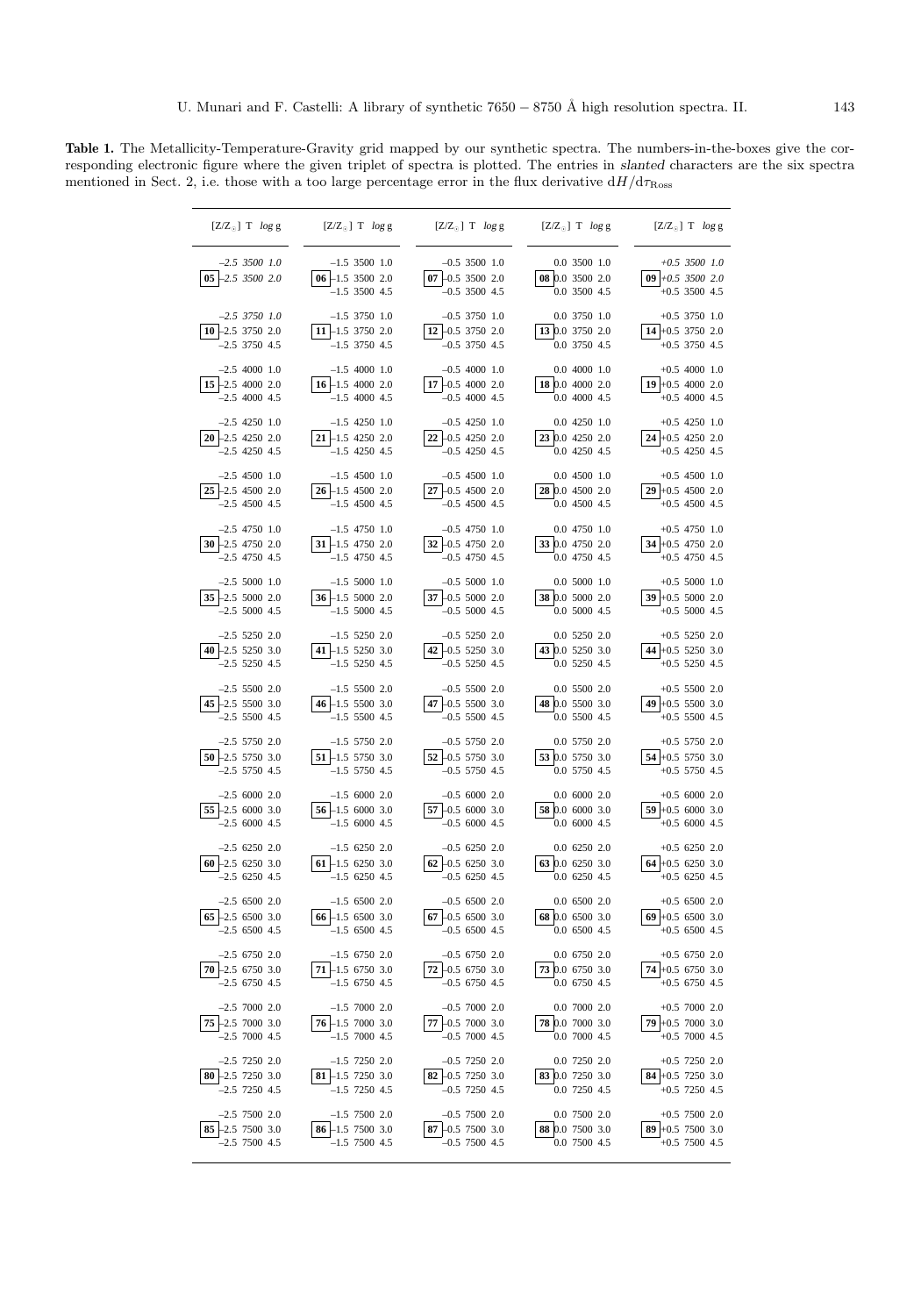

**Fig. 1.** All spectra have been computed over a range wider that the 8500 − 8750 Å considered in this series of papers. This plot show the full explored range (7650 − 8750 Å). The filled circles point to the K I, Na I, Fe I and Ca II lines discussed in Sect. 1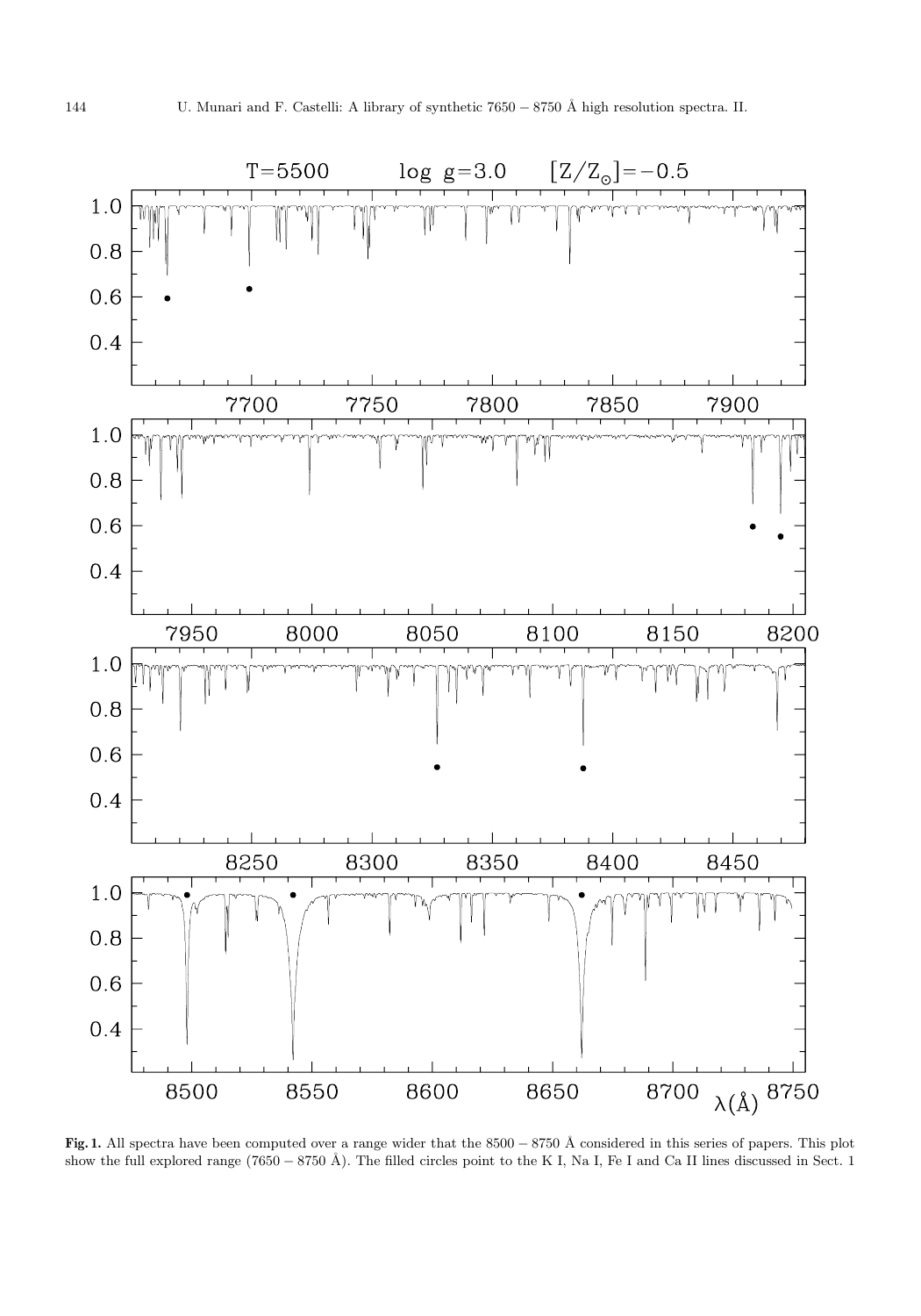

**Fig. 2.** A sample of  $[Z/Z_{\odot}] = -0.5$ , log  $g = 4.5$  synthetic spectra arranged in a sequence showing the effect of varying the temperature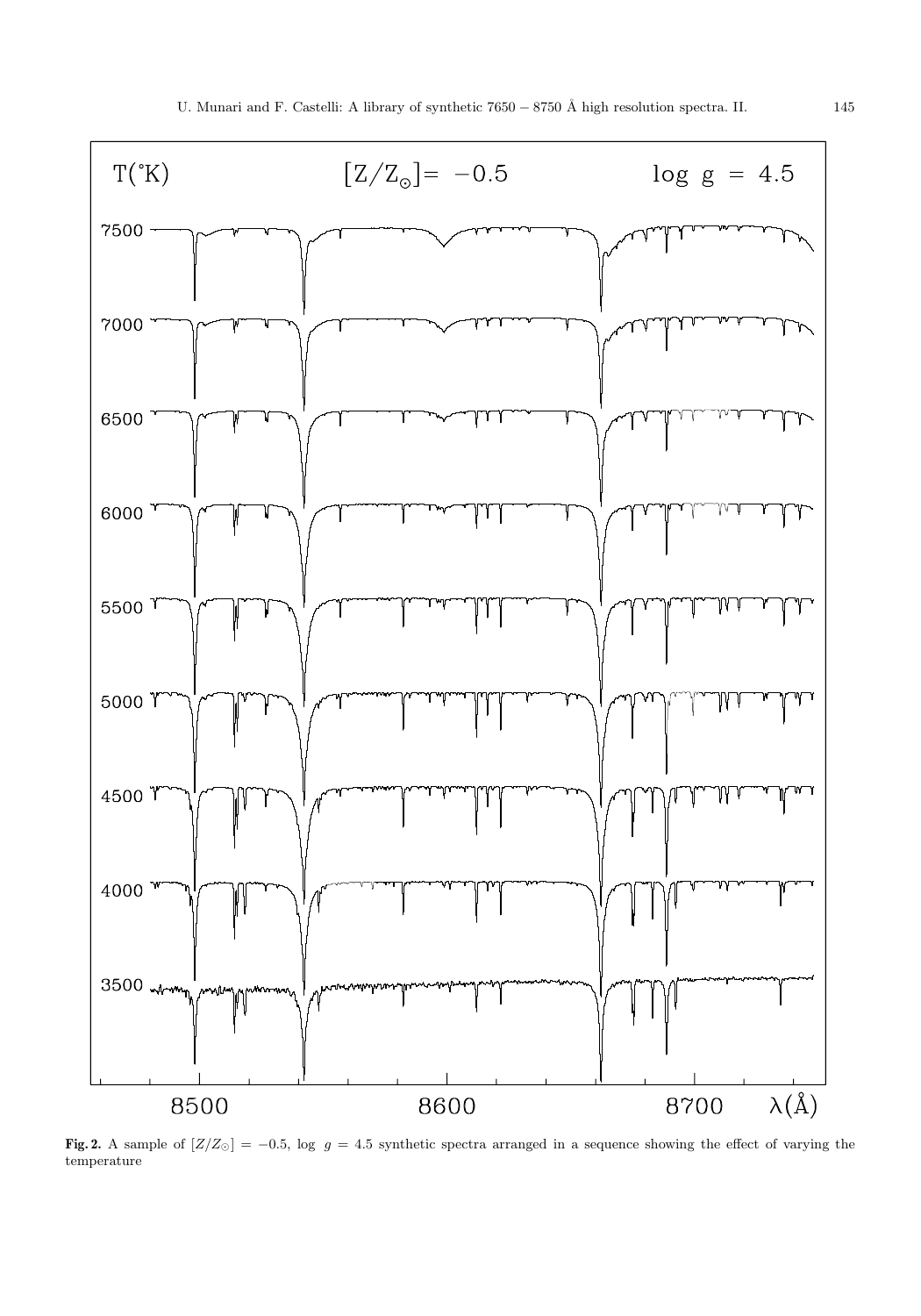

Fig. 3. A sample of  $T_{\text{eff}}= 6500$  K, log  $g = 3.0$  synthetic spectra arranged in a sequence showing the effect of varying the metallicity



**Fig. 4.** A sample of  $T_{\text{eff}} = 6500 \text{ K}$ ,  $[Z/Z_{\odot}] = -0.5$  synthetic spectra arranged in a sequence showing the effect of varying the gravity. The thick dashes mark the 1.00 level of the continuum. This is an example of the Figs. 5–89 only available electronically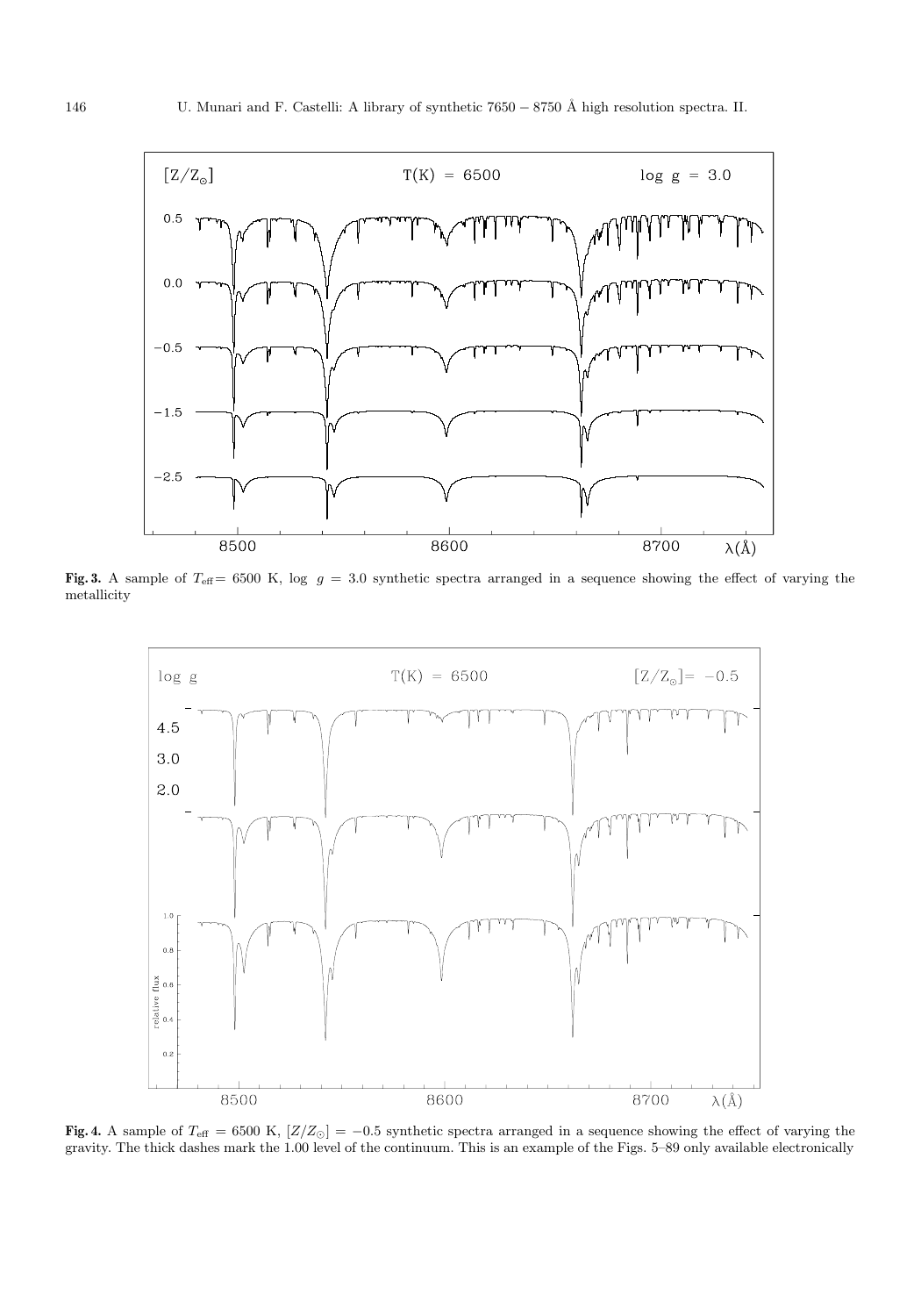Kurucz website. Molecular lines were considered for the models with  $T_{\text{eff}} \leq 6500$  K. The TiO contribution is inessential at all temperatures for  $[Z/Z_{\odot}] = -2.5$ , while it becomes signficant at  $T_{\text{eff}} = 3750 \text{ K}$  for  $[Z/Z_{\odot}] = -1.5$ ,  $T_{\text{eff}} = 4000 \text{ K} \text{ for } [Z/Z_{\odot}] = -0.5, T_{\text{eff}} = 4250 \text{ K} \text{ for}$  $[Z/Z_{\odot}] = 0.0$ , and  $T_{\text{eff}} = 4500 \text{ K}$  for  $[Z/Z_{\odot}] = +0.5$ . The CN is the molecule with the strongest lines in the GAIA  $8500 - 8750$  Å region for the models with  $T_{\text{eff}} \geq 4500$  K.

To assess the usefulness of the computed spectra we compare three of them with real spectra in Figs. 90, 91 and 92. Figure 90 shows the comparison between the  $T_{\text{eff}} = 5750 \text{ K}, [Z/Z_{\odot}] = 0.0, \log g = 4.5 \text{ synthetic spec-}$ trum and the Sun observed spectrum taken from Kurucz et al. (1984) atlas (degraded to 20 000 resolving power). Figures 91 and 92 compare the observed spectra for G5 V and K5 V stars from Paper I with the closest synthetic spectra here computed.

In the comparison against the Sun, the larger wings for the Ca II lines are mostly related to the structure of the ATLAS9 models. When the Holweger-Müller (1974) solar empirical model is used the agreement with the observed spectrum improves considerably. The same effect was shown by Cayrel et al. (1996) for the solar Ca I triplet at 6102, 6122, and 6162 Å. About the comparison with stars other than our Sun, the reader should bear in mind that our spectra are not intended to match any star in particular (which will have non zero rotational and macroturbolent velocities, a microturbolent velocity probably different from the  $\xi = 2$  km s<sup>-1</sup> here adopted, and a quite probable non-solar partition of the metal abundances). The present atlas instead is intended to explore the effects of changing the basic parameters describing the spectrum of a star in order to provide the simulations of GAIA observations with a realistic and complete set of input spectra.

The comparisons in Figs. 90–92 indicate that the synthetic spectra well represent the real spectra. They therefore constitute a useful input databank for simulations of GAIA observations as well as an aid to groundobserver spectroscopists working at moderately high resolving power  $(\lambda / \Delta \lambda \sim 10^4)$  in the near-IR region of the spectrum. The original computation at a 500 000 resolving power will allow us to re-map the whole grid of synthetic spectra at any resolution that the industrial designing of GAIA should require other than the currently baselined  $\lambda/\Delta\lambda = 20000$ .

The interested reader can evaluate the effects of changing the microturbolent velocity  $\xi$  by inspecting Fig. 93 where a zoomed portion of three spectra with the same  $T_{\text{eff}} = 5750 \text{ K}$ ,  $\log g = 2.0 \text{ and } [Z/Z_{\odot}] = 0.0 \text{ but differ-}$ ent microturbolent velocities ( $\xi = 1, 2$  and 4 km s<sup>-1</sup>) are compared. The comparison is intentionally carried out for a gravity typical of a supergiant because the effect of the microturbulent velocity increases with decreasing gravity.

#### 2.2. The atlas

The 254 spectra are presented in Figs. 5 to 89 (available only electronically) following the scheme in Table 1. Each figure is devoted to a triplet of spectra characterized by the same temperature and metallicity but with different surface gravities. This arrangement is quite similar to that of Paper I where the spectra were arranged into luminosity sequences at a given spectral type, and should facilitate the intercomparison between observed and synthetic spectra.

Only the  $8490 - 8750$  Å interval of interest to the baseline configuration of GAIA is presented in the figures. The remaining  $7650 - 8490$  Å interval is available only via the spectra in electronic form. The most relevant lines in the  $8490 - 8750$  Å range are tabulated in Table 2.

## **3. The performance of the <sup>8500</sup>** *<sup>−</sup>* **<sup>8750</sup> ˚A region in the GAIA context**

The principal reason to have a spectrograph of suitable resolution aboard the GAIA astrometric mission is to provide the  $6<sup>th</sup>$  component of the phase-space coordinates. GAIA will observe in scanning-mode, therefore all targets will be observed for the same exposure time irrespective of their magnitude. Given the brightness population index for field stars (an increase of 1 in the limiting magnitude roughly triples the number of stars), the vast majority of GAIA targets will be found among the stars providing the weakest signal above a given threshold.

The weaker the spectrum, the stronger must be the spectral features to maintain a reasonable accuracy in the radial velocities (cf. M 99). The grid of spectra presented in this paper show how in the whole near-IR region explored (7650 – 8750 Å), the Ca II triplet is by far the strongest feature for the spectral types, luminosity classes and metal abundances accounting for the vast majority of the GAIA targets.

Therefore, the present atlas adds support to the superior performance of the  $8500 - 8750$  Å region in meeting the GAIA demands on radial velocities (cf. M 99 for a discussion about the performances in terms of rotational velocities, spectral classification, chemical abundances, detection of mass loss and peculiarities, signatures of interstellar reddening).

#### **References**

Anders E., Grevesse N., 1989, Geochim. Cosmochim. Acta 53, 197

- Black J.H., Wisheit J.C., Laviana E., 1972, ApJ 177, 567
- Castelli F., 1999, A&A 346, 564
- Cayrel R., Faurobert-Scholl M., Feautrier A., Spielfieldel A., Thýenin F., 1996, A&A 312, 549